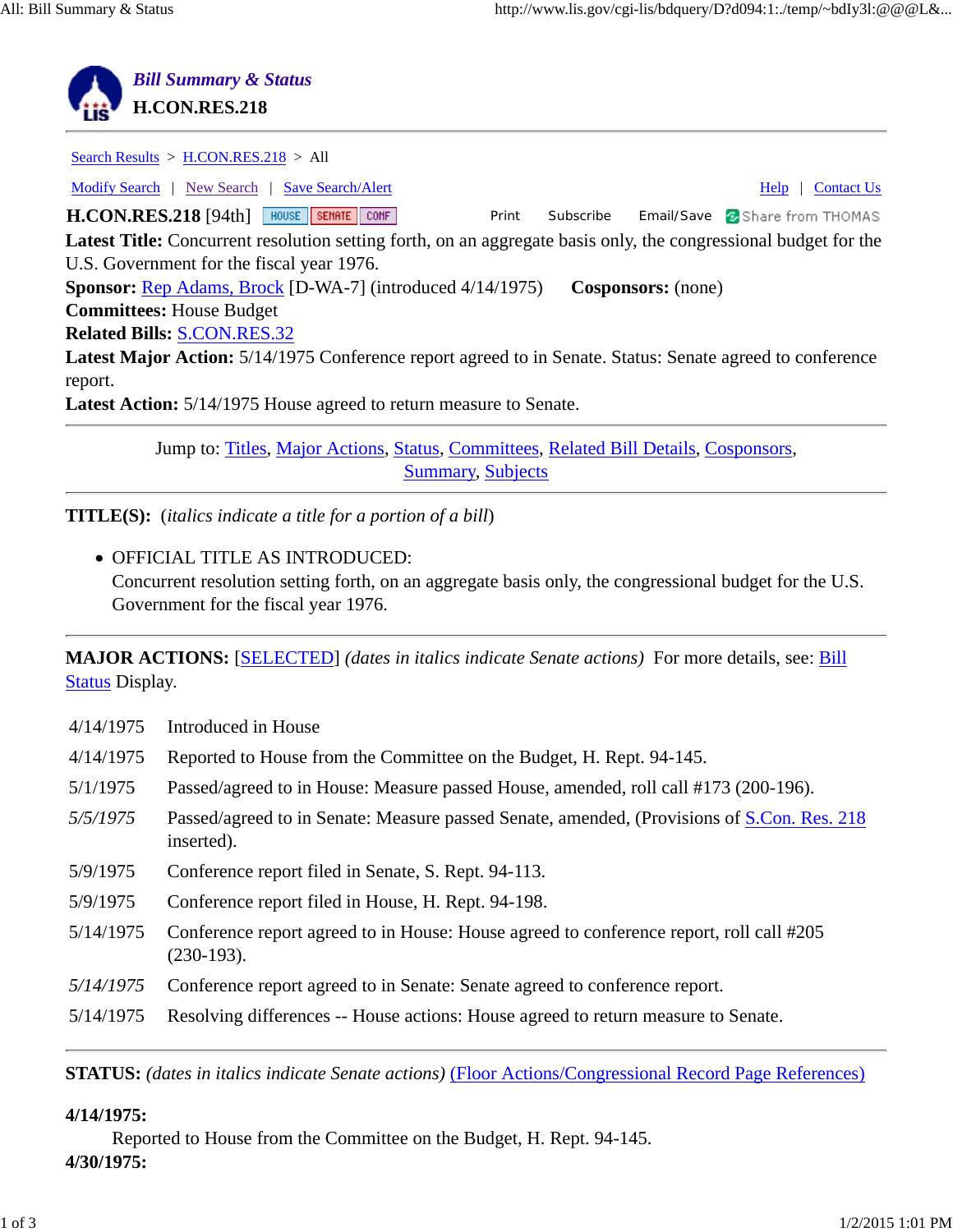Measure called up by unanimous consent in House.

## **4/30/1975:**

Measure considered in House.

### **5/1/1975:**

Measure considered in House.

# **5/1/1975:**

Measure passed House, amended, roll call #173 (200-196).

# *5/5/1975:*

Measure called up by unanimous consent in Senate.

# *5/5/1975:*

Measure considered in Senate.

# *5/5/1975:*

Measure passed Senate, amended, (Provisions of S.Con. Res. 218 inserted).

# *5/6/1975:*

Conference scheduled in Senate.

# **5/6/1975:**

Conference scheduled in House.

# *5/9/1975:*

Conference report filed in Senate, S. Rept. 94-113.

#### **5/9/1975:**

Conference report filed in House, H. Rept. 94-198.

### **5/14/1975:**

House agreed to conference report, roll call #205 (230-193).

### *5/14/1975:*

Senate agreed to conference report.

### **5/14/1975:**

House agreed to return measure to Senate.

# **COMMITTEE(S):**

| <b>Committee/Subcommittee:</b> | <b>Activity:</b> |
|--------------------------------|------------------|
| <b>House Budget</b>            | Reporting        |

# **Related Bills Identified by CRS, House, and Senate Staff:** [Help]

| <b>Bill:</b> | <b>Relationship:</b>           |
|--------------|--------------------------------|
| S.CON.RES.32 | Related bill identified by CRS |

### COSPONSOR(S):

\*\*\*NONE\*\*\*

# **SUMMARY AS OF:**

5/9/1975--Conference report filed in House. (There is 1 other summary)

(Conference report filed in House, H. Rept. 94-198)